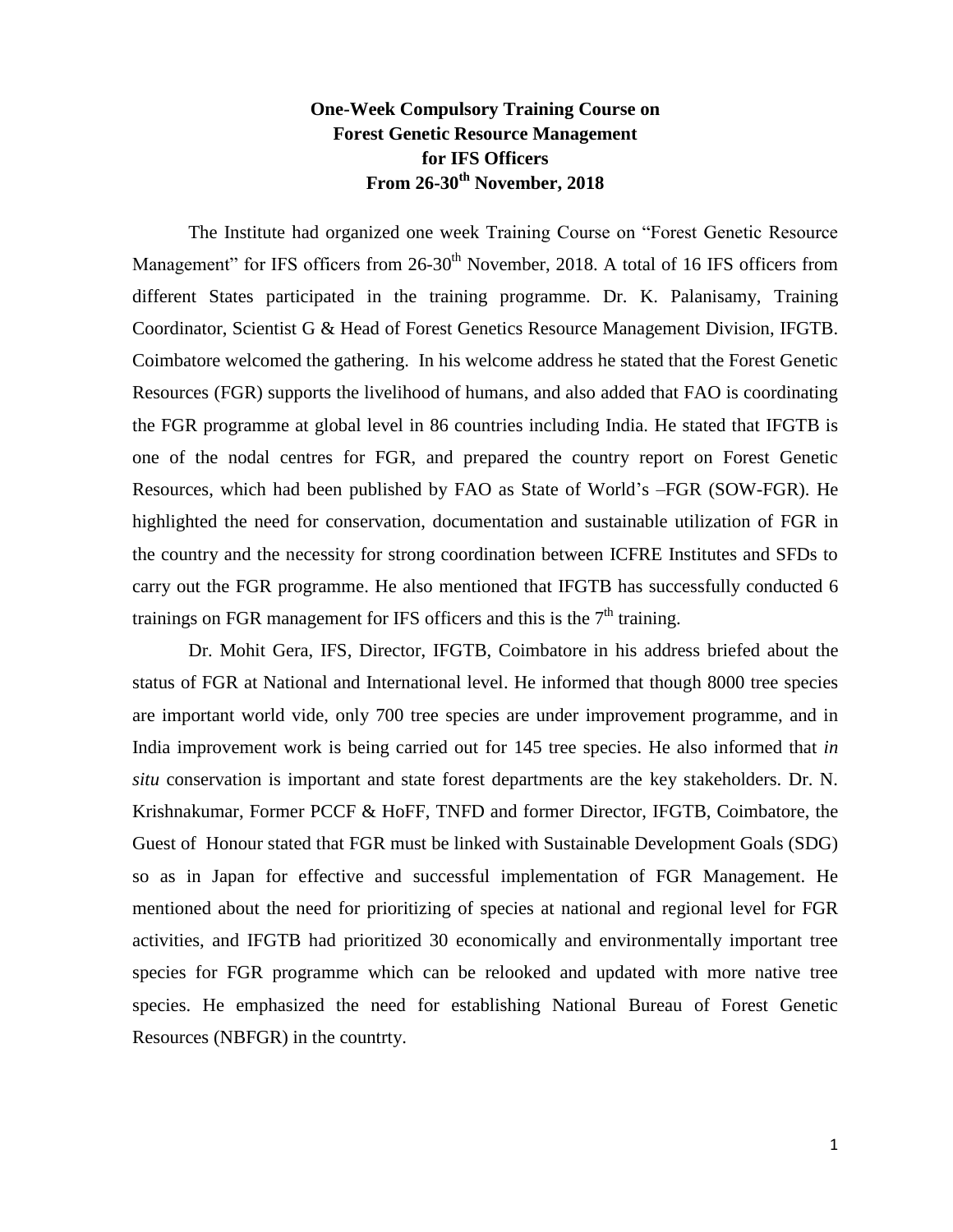Dr. Ranjana Gupta, IFS, PCCF, Wetland, Assam Forest Department, speaking on behalf of participant mentioned that FGR is a vast and evolving field, and effective FGR management strategies are needed for the proper conservation and restoration of the species.

 Shri. Saibal Dasgupta, IFS, Additional Director General of Forests (FC), Ministry of Environment, Forest & Climate change, Chief Guest of the occasion insisted about the importance of inventorization and documentation of forest resources, need to concentrate on core forestry, latest initiatives taken by MoEF & CC to promote Trees Outside Forest (TOF) and need for cohesive action among stakeholders. He also informed that networking with state forest departments who are the repository of forest resources is very much essential. He highlighted the need for strengthening the extension activities and benefit sharing for FGR conservation and sustainable utilization. In his remarks he also mentioned that it is essential to develop value chain for wood so that farmers would be benefitted and volunteer to participate in sustainable use of FGR. The inaugural session ended with formal vote of Thanks by Dr. D. Thangamani, Scientist, IFGTB, Coimbatore.



**Release of Training Manual by Chief Guest**

 The main course of the training started after the Inaugural function. As per the schedule there were 15 presentation on FGR by experts, 4 field visits and one group presentation by the participants during the one week Training programme. Eminent Scientists, Professors and IFS officers from various organizations and IFGTB made presentations and interacted with the participants. Dr. N. Krishnakumar, Former PCCF & HoFF, TNFD, delivered his speech on "Forest Genetic Resources - National perspective". He stated that FGR is vital for the country, the research carried out on FGR is meager and there is a threat to FGR, and the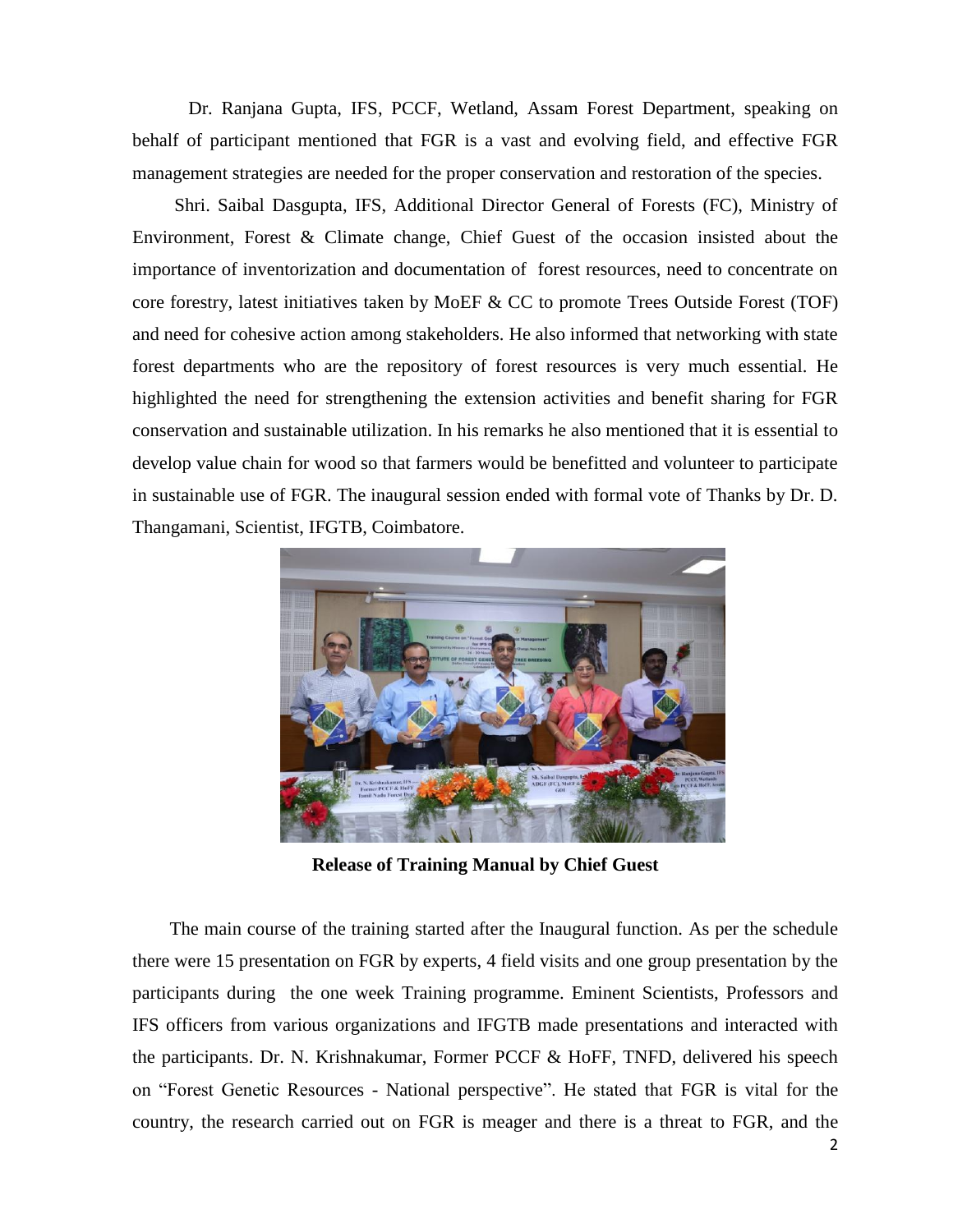conservation is need of the hour. He mentioned that forester needs to be proficient about the FGR, prioritization of tree species and genetic diversity. Dr. K. Palanisamy made a presentation on overview of FGR, action plan and the ongoing FGR activities like germplasm collection, *in situ* and *ex situ* conservation and documentation. The IFGTB Scientists highlighted the selection, assemblage of genetic resources and experimental trials maintained in different locations in Southern India for important timber, pulp wood and oil yielding tree species.



**Presentation on FGR Management**

 Dr.N.Sivaraj, NBPGR, Hyderabad made a detailed presentation on Collection, Conservation, Characterization, Evaluation and Documentation of agricultural crops at NBPGR which will become a model for forestry. The role of seed bank in conservation was explained by Dr.R.Anandalakshmi. The characterization of germplasm through morphological, biochemical and molecular markers; Application of Geoinformatics in FGR management were also presented by IFGTB Scientists. Dr.Mohit Gera, Director, IFGTB highlighted the likely impacts of climate change on FGR and discussed strategies to secure the genetic material. In addition, the conservation and management of genetic resources of Mangroves and Bamboos were delivered by external experts. Dr.R.V.Verma, Former Chairman, Kerala State Biodiversity Board talked about Access to genetic resources and benefit sharing in India. The participants were divided into three groups and each group made a presentation on the topics namely (1) Documentation of FGR (2) Conservation of FGR- *in situ* & *ex situ* and their sustainable utilization and (3) Vulnerability of FGR and adaptation strategies which was followed by discussion. Four field visits have been arranged during the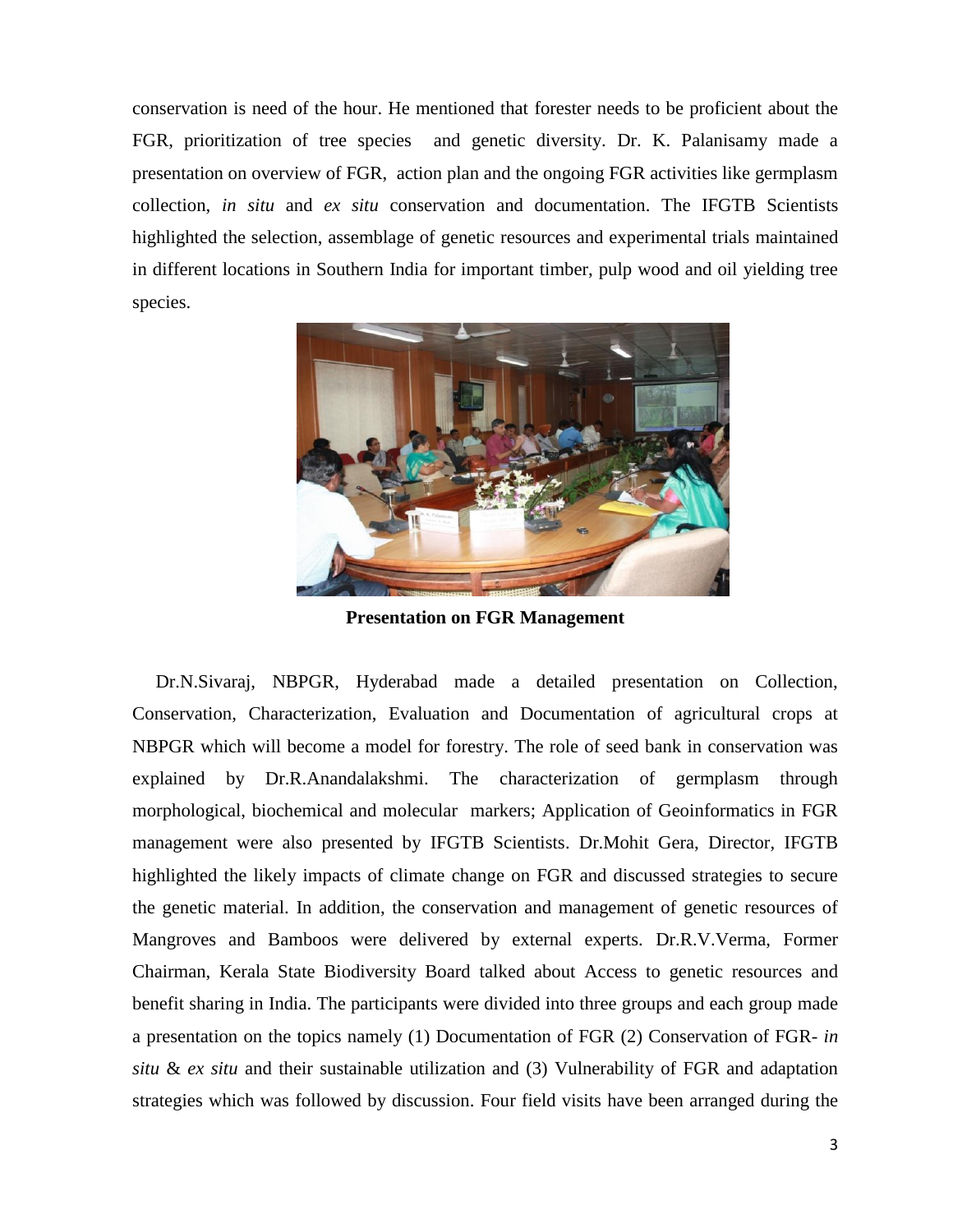Training period. The participants visited the germplasm conservation of important tree species established by IFGTB at Karunya field station.



 **Visit to FGR Conservation area, Karunya Research Station**

 Field visit has also been made to Anamalai Tiger Reserve, Topslip, Tamil Nadu and Parambikulam Tiger Reserve, Kerala. The activities at Anamalai Tiger Reserve and Parambikulam Tiger Reserve were presented by Field Directors of TNFD and KFD. They also visited the seed production area of Teak at Topslip.



 **Visit to Seed production area of Teak at Topslip, TN**

 The participants were exposed to Biotechnology and Bioprospecting laboratories in the Institute where hands on experience on DNA isolation and development of forest products